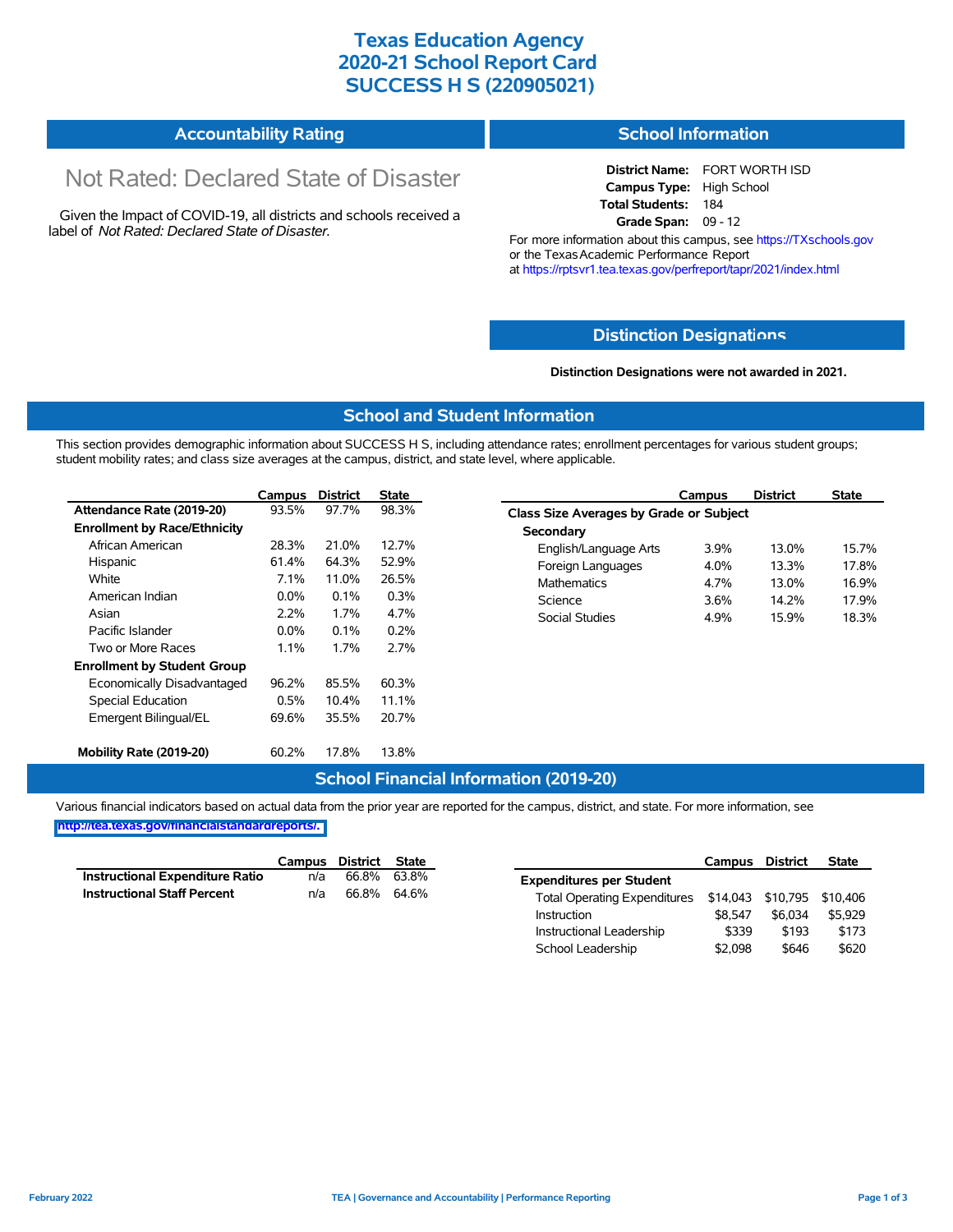## **Texas Education Agency 2020-21 School Report Card**

### **STAAR Outcomes**

This section provides STAAR performance and outcomes. **Please note that due to the cancellation of spring 2020 STAAR administration due to the COVID-19 pandemic, 2019 results are shown.**

|                                                                                                                                                                                                                    |      |      |      |      |            |            |               |                          |                          |                | Two                      |      |  |
|--------------------------------------------------------------------------------------------------------------------------------------------------------------------------------------------------------------------|------|------|------|------|------------|------------|---------------|--------------------------|--------------------------|----------------|--------------------------|------|--|
|                                                                                                                                                                                                                    |      |      |      |      |            |            |               |                          |                          |                | or                       |      |  |
|                                                                                                                                                                                                                    |      |      |      |      | African    |            |               | American                 |                          | <b>Pacific</b> | More                     | Econ |  |
| <b>District</b><br>Campus<br>American Hispanic<br>White<br>Indian<br>Asian<br>Races<br>State<br><b>Islander</b><br><b>Disadv</b><br>STAAR Performance Rates at Approaches Grade Level or Above (All Grades Tested) |      |      |      |      |            |            |               |                          |                          |                |                          |      |  |
| All Subjects                                                                                                                                                                                                       | 2021 | 67%  | 50%  | 42%  | 29%        | 50%        | 30%           |                          | $\ast$                   |                | $\ast$                   | 41%  |  |
|                                                                                                                                                                                                                    | 2019 | 78%  | 67%  | 52%  | 38%        | 57%        | 42%           |                          | 83%                      |                | $\ast$                   | 53%  |  |
| ELA/Reading                                                                                                                                                                                                        | 2021 | 68%  | 54%  | 26%  | 13%        | 35%        | 11%           | $\overline{a}$           | $\ast$                   |                | $\ast$                   | 26%  |  |
|                                                                                                                                                                                                                    | 2019 | 75%  | 64%  | 24%  | 18%        | 28%        | 0%            | $\overline{a}$           | $\ast$                   |                | $\ast$                   | 24%  |  |
| <b>Mathematics</b>                                                                                                                                                                                                 | 2021 | 66%  | 44%  | 58%  | 56%        | $\ast$     | $\ast$        |                          |                          |                | $\overline{\phantom{a}}$ | 58%  |  |
|                                                                                                                                                                                                                    | 2019 | 82%  | 70%  | 71%  | 40%        | 83%        | $\ast$        |                          | $\ast$                   |                | $\overline{\phantom{a}}$ | 73%  |  |
|                                                                                                                                                                                                                    | 2021 | 71%  | 53%  | 53%  |            |            |               |                          |                          | $\overline{a}$ | $\ast$                   | 52%  |  |
| Science                                                                                                                                                                                                            | 2019 | 81%  | 71%  | 85%  | 33%<br>69% | 63%<br>92% | 43%<br>$\ast$ |                          | $\ast$                   |                | $\overline{a}$           | 85%  |  |
|                                                                                                                                                                                                                    |      |      |      |      |            |            |               |                          | $\ast$                   |                | $\ast$                   |      |  |
| <b>Social Studies</b>                                                                                                                                                                                              | 2021 | 73%  | 56%  | 55%  | 48%        | 60%        | 33%<br>$\ast$ |                          | $\ast$                   |                |                          | 54%  |  |
|                                                                                                                                                                                                                    | 2019 | 81%  | 71%  | 91%  | 75%        | 95%        |               |                          |                          |                | $\overline{a}$           | 91%  |  |
| STAAR Performance Rates at Meets Grade Level or Above (All Grades Tested)                                                                                                                                          |      |      |      |      |            |            |               |                          | $\ast$                   |                | $\ast$                   |      |  |
| All Subjects                                                                                                                                                                                                       | 2021 | 41%  | 25%  | 17%  | 7%         | 22%        | 11%           | $\overline{\phantom{a}}$ |                          |                | $\ast$                   | 17%  |  |
|                                                                                                                                                                                                                    | 2019 | 50%  | 35%  | 19%  | 12%        | 22%        | 8%            |                          | 17%                      |                | $\ast$                   | 19%  |  |
| ELA/Reading                                                                                                                                                                                                        | 2021 | 45%  | 30%  | 5%   | 0%         | 7%         | 11%           |                          | $\ast$                   |                |                          | 5%   |  |
|                                                                                                                                                                                                                    | 2019 | 48%  | 35%  | 7%   | 6%         | 8%         | 0%            | $\overline{a}$           | $\ast$                   |                | $\ast$                   | 6%   |  |
| Mathematics                                                                                                                                                                                                        | 2021 | 37%  | 19%  | 0%   | 0%         | $\ast$     | $\ast$        |                          | ÷,                       |                | $\frac{1}{2}$            | 0%   |  |
|                                                                                                                                                                                                                    | 2019 | 52%  | 35%  | 21%  | 0%         | 17%        | $\ast$        |                          | $\ast$                   |                | $\overline{a}$           | 27%  |  |
| Science                                                                                                                                                                                                            | 2021 | 44%  | 24%  | 18%  | 0%         | 29%        | 0%            | $\overline{\phantom{a}}$ | $\overline{\phantom{a}}$ |                | $\ast$                   | 19%  |  |
|                                                                                                                                                                                                                    | 2019 | 54%  | 38%  | 33%  | 8%         | 44%        | $\ast$        |                          | $\ast$                   |                | $\frac{1}{2}$            | 31%  |  |
| <b>Social Studies</b>                                                                                                                                                                                              | 2021 | 49%  | 32%  | 36%  | 29%        | 40%        | 22%           |                          | $\ast$                   |                | $\ast$                   | 36%  |  |
|                                                                                                                                                                                                                    | 2019 | 55%  | 43%  | 36%  | 38%        | 38%        | $\ast$        |                          | $\ast$                   |                | $\overline{a}$           | 36%  |  |
| STAAR Performance Rates at Masters Grade Level (All Grades Tested)                                                                                                                                                 |      |      |      |      |            |            |               |                          |                          |                |                          |      |  |
| All Subjects                                                                                                                                                                                                       | 2021 | 18%  | 9%   | 6%   | 1%         | 8%         | 4%            | $\overline{\phantom{a}}$ | $\ast$                   |                | $\ast$                   | 6%   |  |
|                                                                                                                                                                                                                    | 2019 | 24%  | 14%  | 4%   | 4%         | 4%         | 0%            |                          | 0%                       |                | *                        | 4%   |  |
| ELA/Reading                                                                                                                                                                                                        | 2021 | 18%  | 10%  | 0%   | 0%         | 0%         | 0%            |                          | $\ast$                   |                | $\ast$                   | 0%   |  |
|                                                                                                                                                                                                                    | 2019 | 21%  | 12%  | 0%   | 0%         | 0%         | 0%            | $\overline{a}$           | $\ast$                   |                | $\ast$                   | 0%   |  |
| Mathematics                                                                                                                                                                                                        | 2021 | 18%  | 7%   | 0%   | $0\%$      | $\ast$     | $\ast$        |                          |                          |                | $\overline{a}$           | 0%   |  |
|                                                                                                                                                                                                                    | 2019 | 26%  | 15%  | 0%   | 0%         | 0%         | $\ast$        |                          | $\ast$                   |                | $\overline{a}$           | 0%   |  |
| Science                                                                                                                                                                                                            | 2021 | 20%  | 7%   | 5%   | 0%         | 9%         | 0%            |                          |                          |                | $\ast$                   | 6%   |  |
|                                                                                                                                                                                                                    | 2019 | 25%  | 13%  | 5%   | 8%         | 5%         | $\ast$        | $\overline{\phantom{a}}$ | $\ast$                   | ۰              | $\frac{1}{2}$            | 6%   |  |
| Social Studies                                                                                                                                                                                                     | 2021 | 29%  | 14%  | 15%  | 5%         | 20%        | 11%           |                          | $\ast$                   |                | $\ast$                   | 16%  |  |
|                                                                                                                                                                                                                    | 2019 | 33%  | 21%  | 11%  | 13%        | 12%        | $\ast$        |                          | $\ast$                   |                | $\overline{a}$           | 10%  |  |
| <b>STAAR Assessment Participation (All Grades Tested)</b>                                                                                                                                                          |      |      |      |      |            |            |               |                          |                          |                |                          |      |  |
| All Subjects                                                                                                                                                                                                       | 2021 | 88%  | 94%  | 84%  | 79%        | 85%        | 84%           | L,                       | 100%                     |                | $\ast$                   | 83%  |  |
|                                                                                                                                                                                                                    | 2019 | 99%  | 99%  | 100% | 100%       | 100%       | 100%          | $\overline{a}$           | 100%                     |                | $\ast$                   | 100% |  |
| ELA/Reading                                                                                                                                                                                                        | 2021 | 89%  | 94%  | 80%  | 78%        | 80%        | 75%           |                          | $\ast$                   |                | $\ast$                   | 79%  |  |
|                                                                                                                                                                                                                    | 2019 | 99%  | 100% | 100% | 100%       | 100%       | 100%          |                          | $\ast$                   |                | $\ast$                   | 100% |  |
| <b>Mathematics</b>                                                                                                                                                                                                 | 2021 | 88%  | 95%  | 84%  | 81%        | 89%        | $\ast$        |                          |                          |                |                          | 84%  |  |
|                                                                                                                                                                                                                    | 2019 | 100% | 100% | 100% | 100%       | 100%       | $\ast$        |                          | $\ast$                   |                |                          | 100% |  |

 **- Indicates there are no students in the group. \* Indicates results are masked due to small numbers to protect student confidentiality.**

**n/a Indicates data reporting is not applicable for this group.**